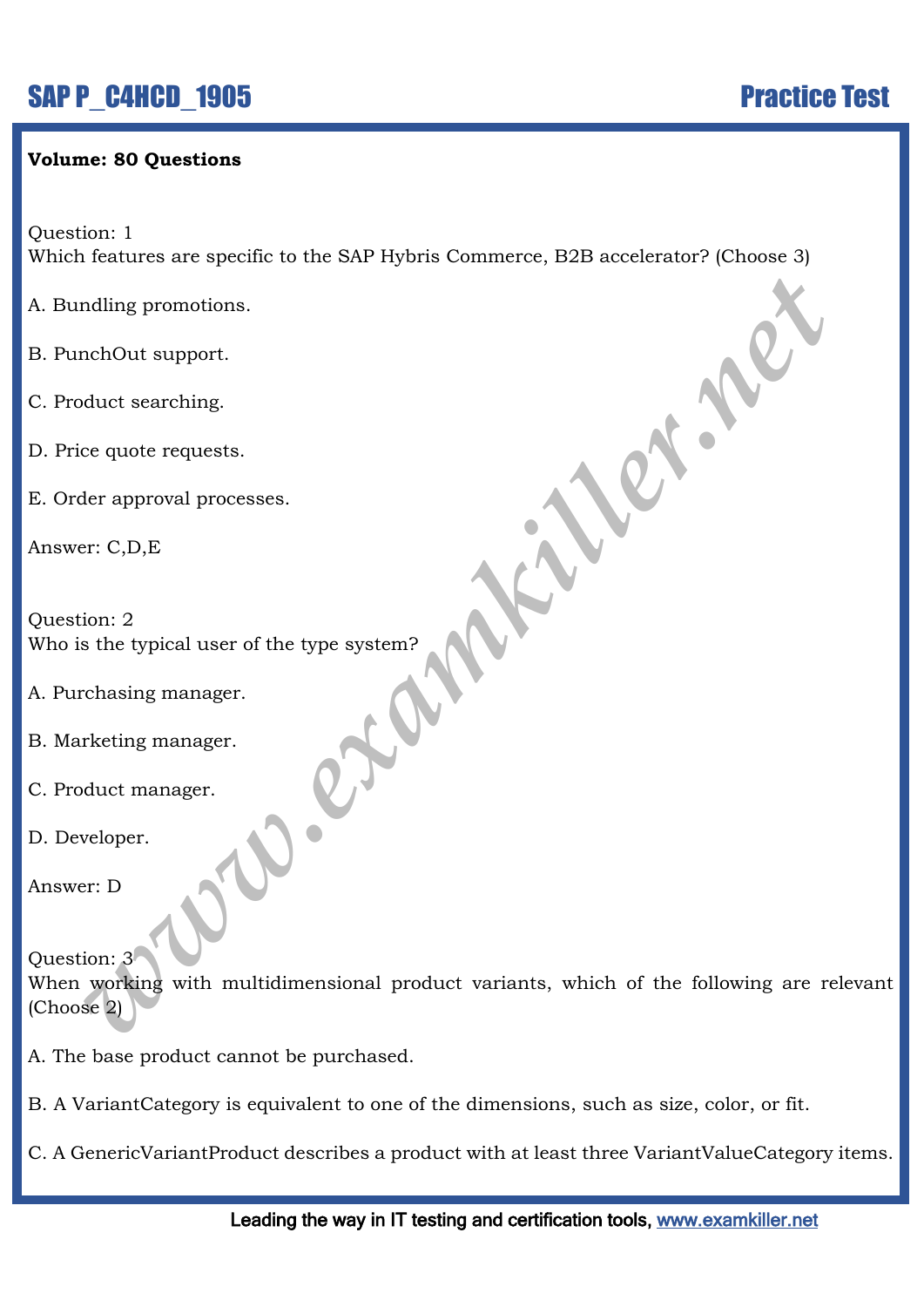D. VariantValueCategory items are containers for VariantCategory items.

Answer: A,B

Question: 4

on: 4<br> *w*ion: 4<br> *were* creating a new product catalog. Product data and product images are loaded from<br>
the retarnal sources. Which strategies could you use to set up the product can<br>
information and a source into separa You are creating a new product catalog. Product data and product images are loaded from two different external sources. Which strategies could you use to set up the product catalog versioning system in SAP Hybris Commerce? (Choose 2)

A. Load each data source into separate online product catalog versions of the same catalog.

B. Load each data source into separate staged product catalog versions, then synchronize both staged '—' product catalog versions with a single online product catalog version.

C. Load each data source into a content catalog version, then synchronize the content catalog version with '—' a product catalog version.

D. Load both data sources into a single, staged product catalog version, then synchronize the staged catalog '—' version with the online product catalog version.

Answer: B,D

Question: 5 For which use case is a product variant appropriate?

A. The product manager defines a localized variation of a product for each country-specific Web site.

B. The customer selects each component of a bundle from a list of available products.

C. The customer selects the fabric of a product being added to the cart.

D. The product manager defines new product attributes based o the product's location in the category hierarchy.

Answer: C

Question: 6 How can you use catalog versioning in SAP Hybris Commerce? (Choose 2)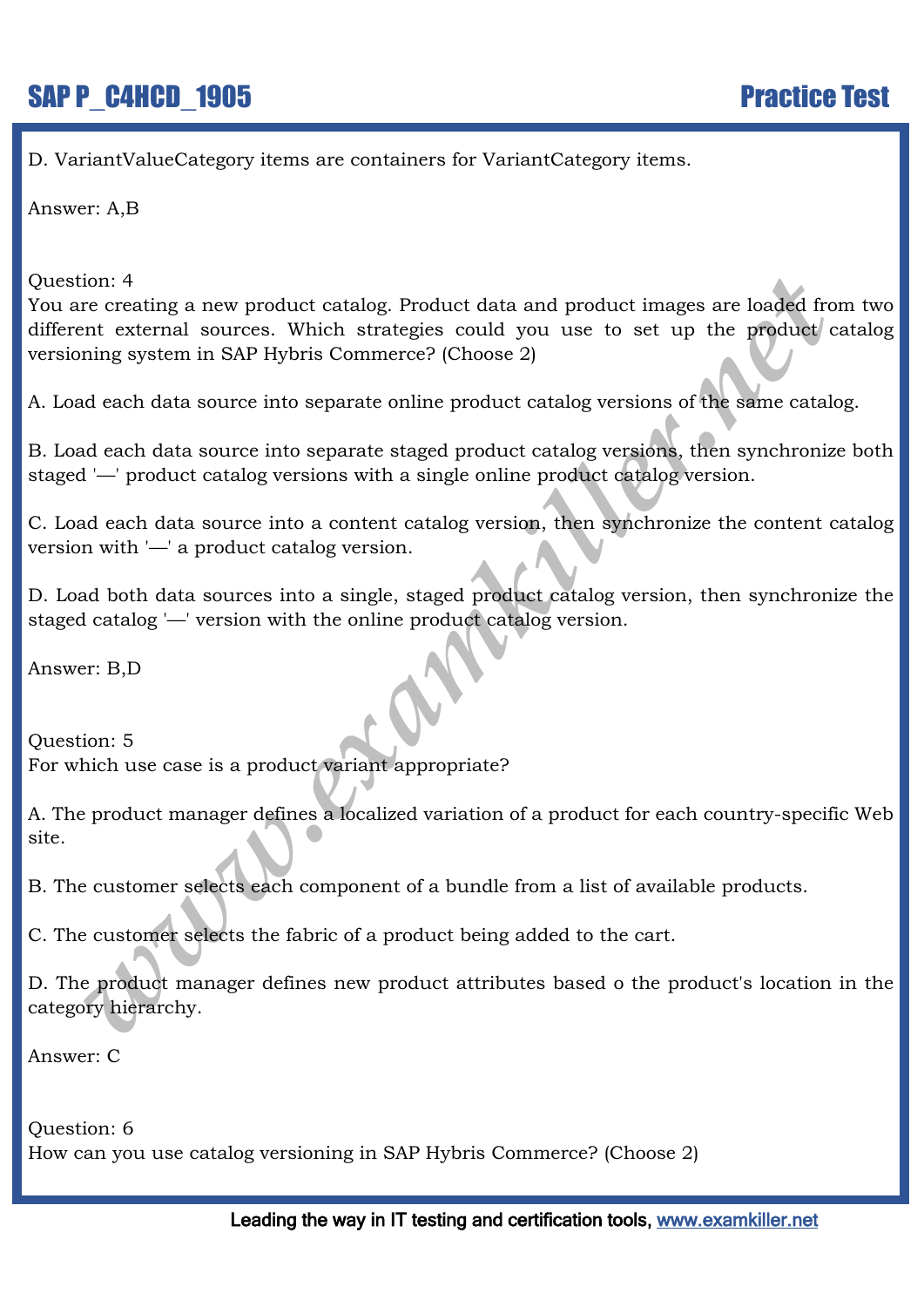A. To maintain summer and winter assortments of products.

B. To separate content for different customers or channels.

C. To allow the business user to roll back to previous versions of the catalog.

D. To provide an audit trail of all the changes made by employees.

Answer: A,B

Question: 7 Which Hybris items do you use to model a B2B company? (Choose 3)

A. Units.

- B. Divisions.
- C. Budgets.
- D. Departments.

E. Cost centers.

Answer: A,C,E

#### Question: 8

provide an audit trail of all the changes made by employees.<br> *wer:* A,B<br>
ion: 7<br> *which items do you use to model a B2B company? (Choose 3)*<br>
its.<br>
<br> *wissions.*<br> *examely active terms*<br> *were the process they use to appr* In the requirements gathering session, your customer describes the process they use to approve a new product description. Which UML diagrams can you use to model this process? (Choose 2)

A. Activity diagram.

- B. Use case diagram.
- C. State diagram.
- D. Class diagram.

Answer: A,C

Question: 9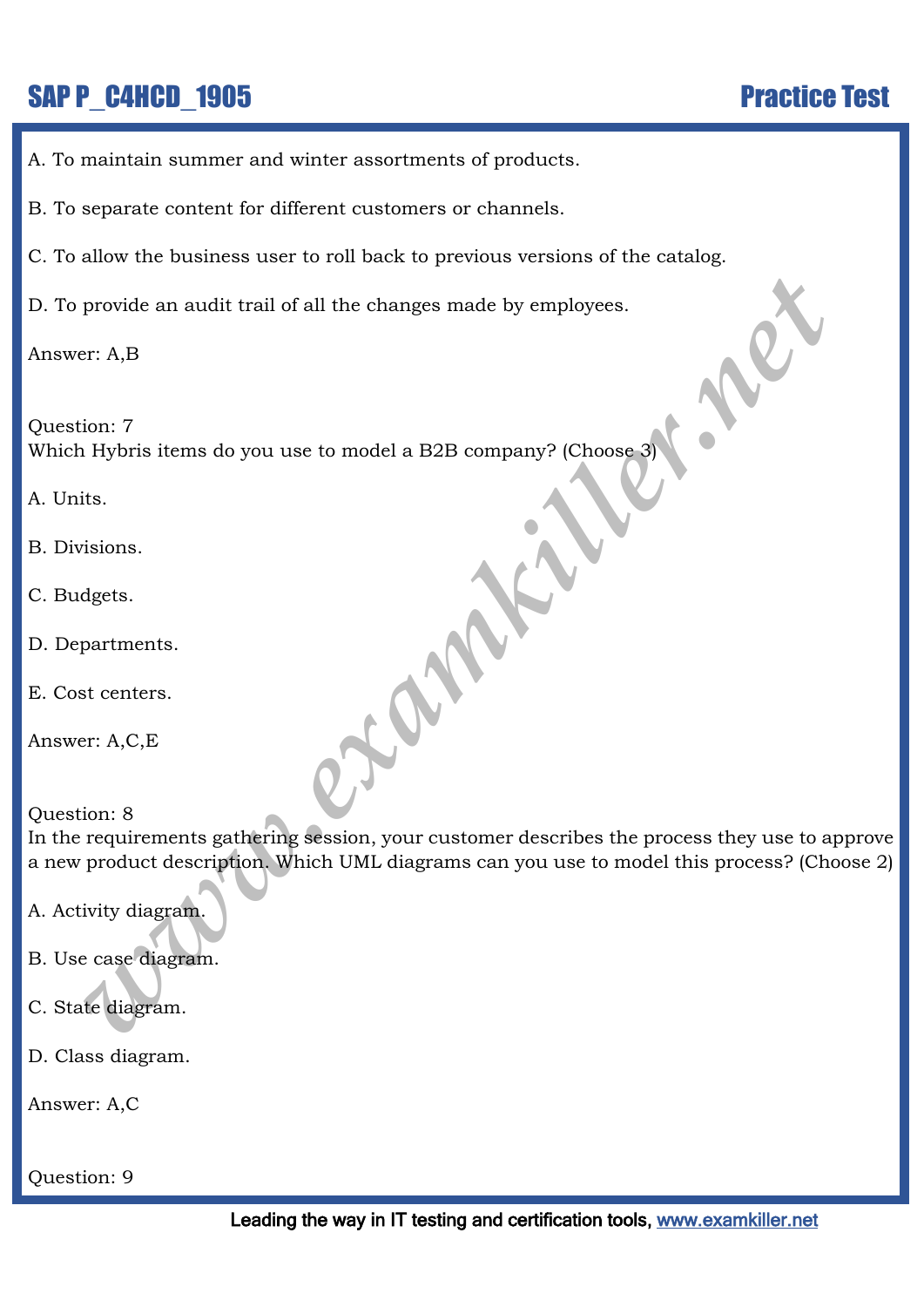Your apparel store currently offers color and price range facets. Which attributes would also be appropriate for Solr faceting?

- A. Megapixels.
- B. Brand.
- C. Summary.
- D. Approval status.

Answer: A

Question: 10

Amaray.<br>
monal status.<br>
proval status.<br>
proval status.<br>
er: A<br>
ion: 10<br>
you classify as non-functional? (Choose 3)<br>
ministration.<br>
ministration.<br>
mamanagement.<br>
ratability.<br>
surify.<br>
er: B,D,E<br>
ion: 11<br>
tools dees SAP Hybr You are tasked with defining non-functional requirements. Which of the following requirements would you classify as non-functional? (Choose 3)

- A. Administration.
- B. Reliability.
- C. Team management.
- D. Portability.
- E. Security.
- Answer: B,D,E

Question: 11 Which tools does SAP Hybris Commerce use out of the box to import product data? (Choose 2)

- A. SAP Process Integration
- B. Data hub.
- C. ImpEx.
- D. Product Cockpit.

Answer: B,C